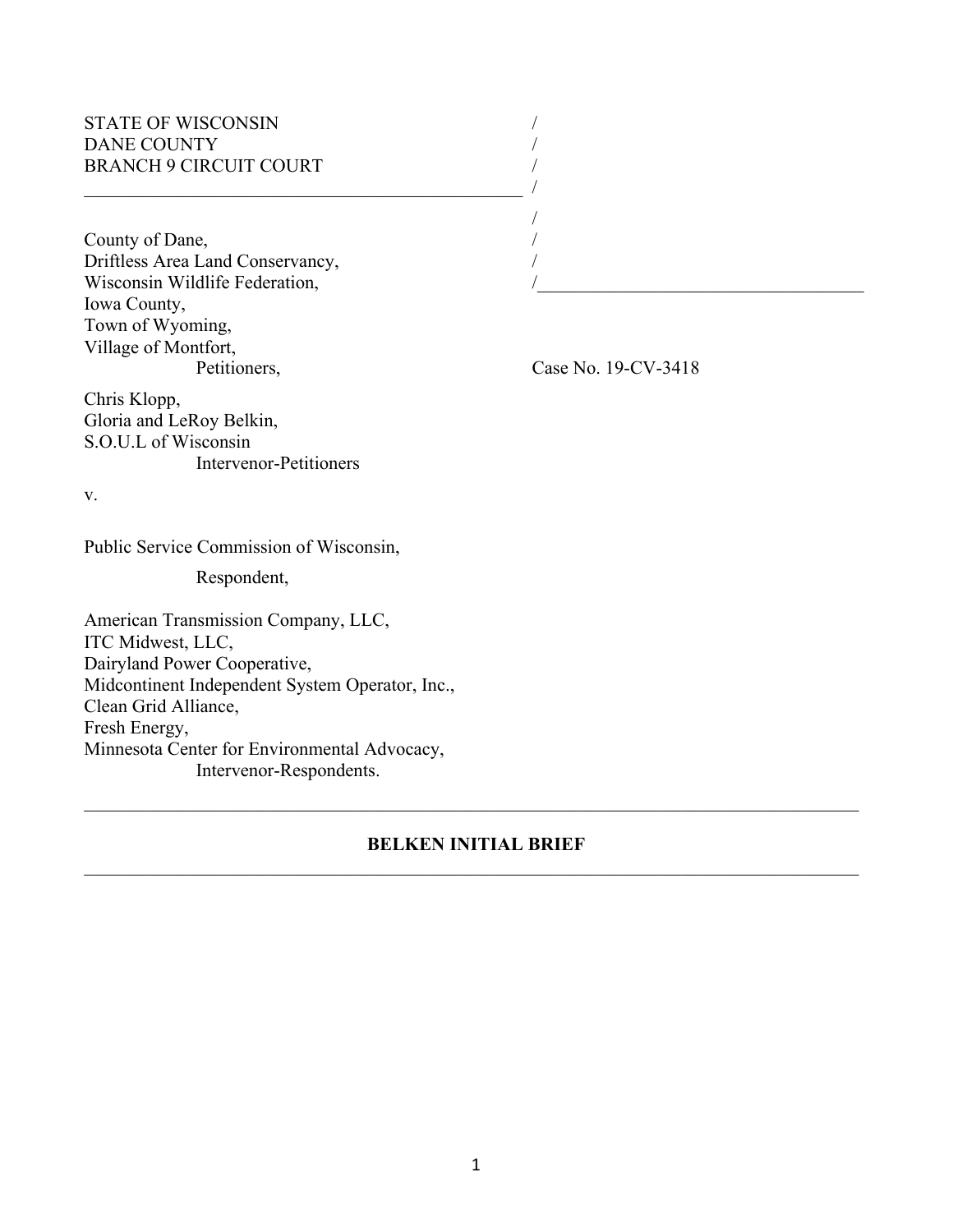# **TABLE OF CONTENTS**

| <b>INTRODUCTION</b>                                                                                                 | 3  |
|---------------------------------------------------------------------------------------------------------------------|----|
| WHY HAS PSC IGNORED ALL ISSUES NOT TO BUILD CHC NOT TO BUILD CHC?<br>WE, SOUTHERN WISCONSIN HAVE EVERYTHING TO LOSE | 4  |
| <b>IMPACTS ON HUMAN HEALTH AND WELL BEING</b>                                                                       |    |
| ENERGY EFFICIENCY AND CHANGING ENERGY DEMANDS                                                                       |    |
| PEOPLE OF SOUTHERN WISCONSIN HAVE EVERYTHING TO LOSE                                                                | 10 |
| ITC, ATC, DAIRYLAND AND THEIR INVESTORS<br><b>HAVE EVERYTHING TO GAIN</b>                                           | 12 |
| THE PUBILC SERVICE COMMISSION APPEARED TO IGNORE<br><b>RELAVANT EVIDENCE</b>                                        | 14 |
| <b>CONCLUSION</b>                                                                                                   | 16 |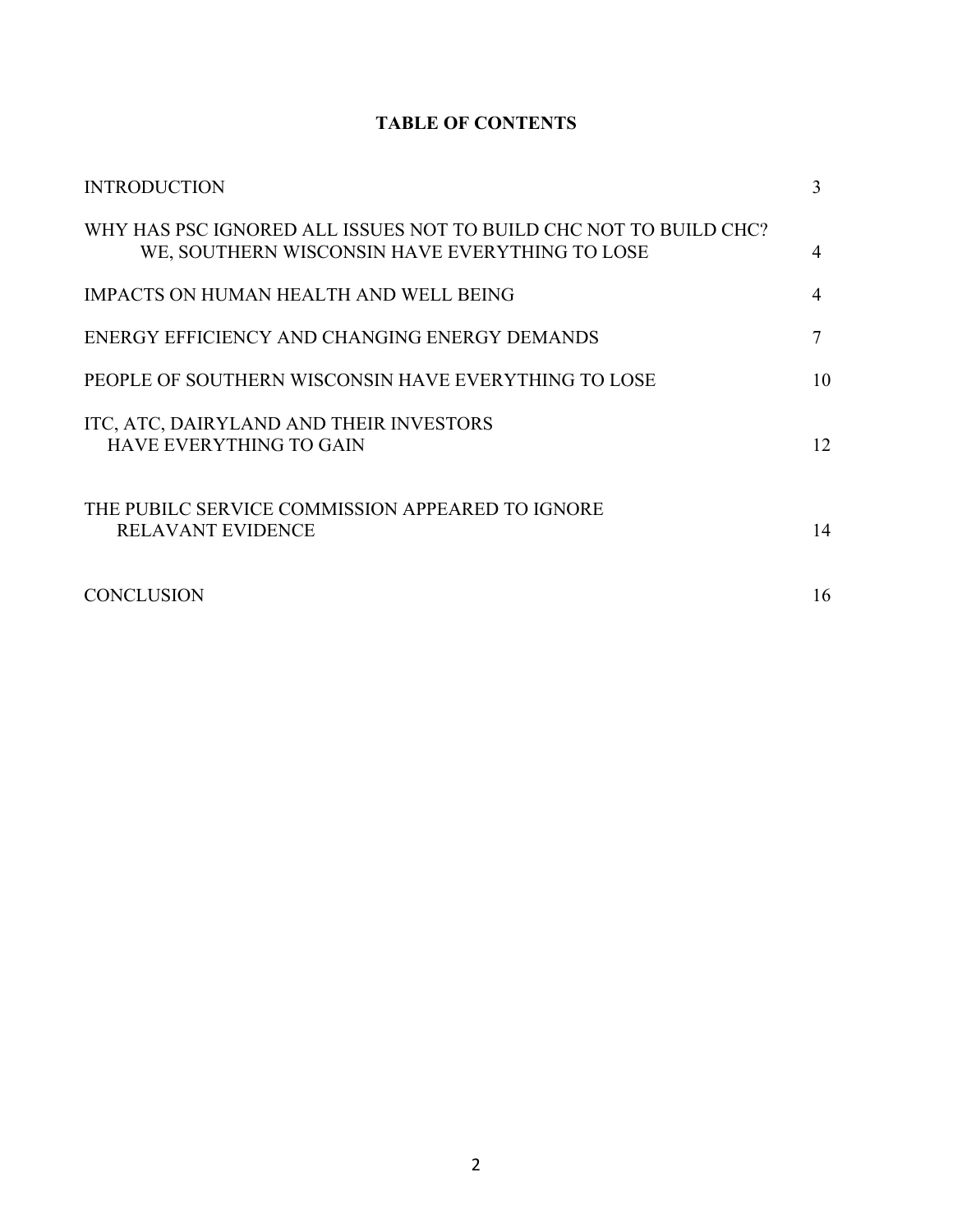#### **INTRODUCTION**

My husband and I own a 181acre farm in Southern Wisconsin and we will be able to see CHC line if built from our land. We have farmed this land as dairy and crop farmers. My family has lived in this Southern Wisconsin close to two hundred years. Our solar panels heat, combined with a woodburning furnace power our home. We practice energy efficiency.

We would have an aerial "view" of CHC from our property. Our town of Montfort would become an 88-acre Substation if CHC were built. Because of our concerns, we have spent the better part of four years becoming educated on how CHC would impact people, lands, environments, real estate values, rates and the overall long-term health and well-being of Southern Wisconsin.

We joined hundreds of our neighbors to become outspoken advocates for all the things we value and cherish. Together we have learned that good, sound cost-effective alternatives to CHC not only exist, but would serve Wisconsin rate payers well. Together, we people of Southern Wisconsin shared our ideas, our concerns and our knowledge with our Legislatures, our elected City and County Represenatitives, ATC, ITC, Dairyland Energy Cooperative, through the DEIS public hearings, at the PSC public hearings, with our letters to our newspapers, and in becoming Citizen Intervenors.

To our dismay, the Commissioners of the PSC ignored the public, the rate payers and the evidence in making its decision, and sided with a costly proposal. We ask you to please set things right for the public.

3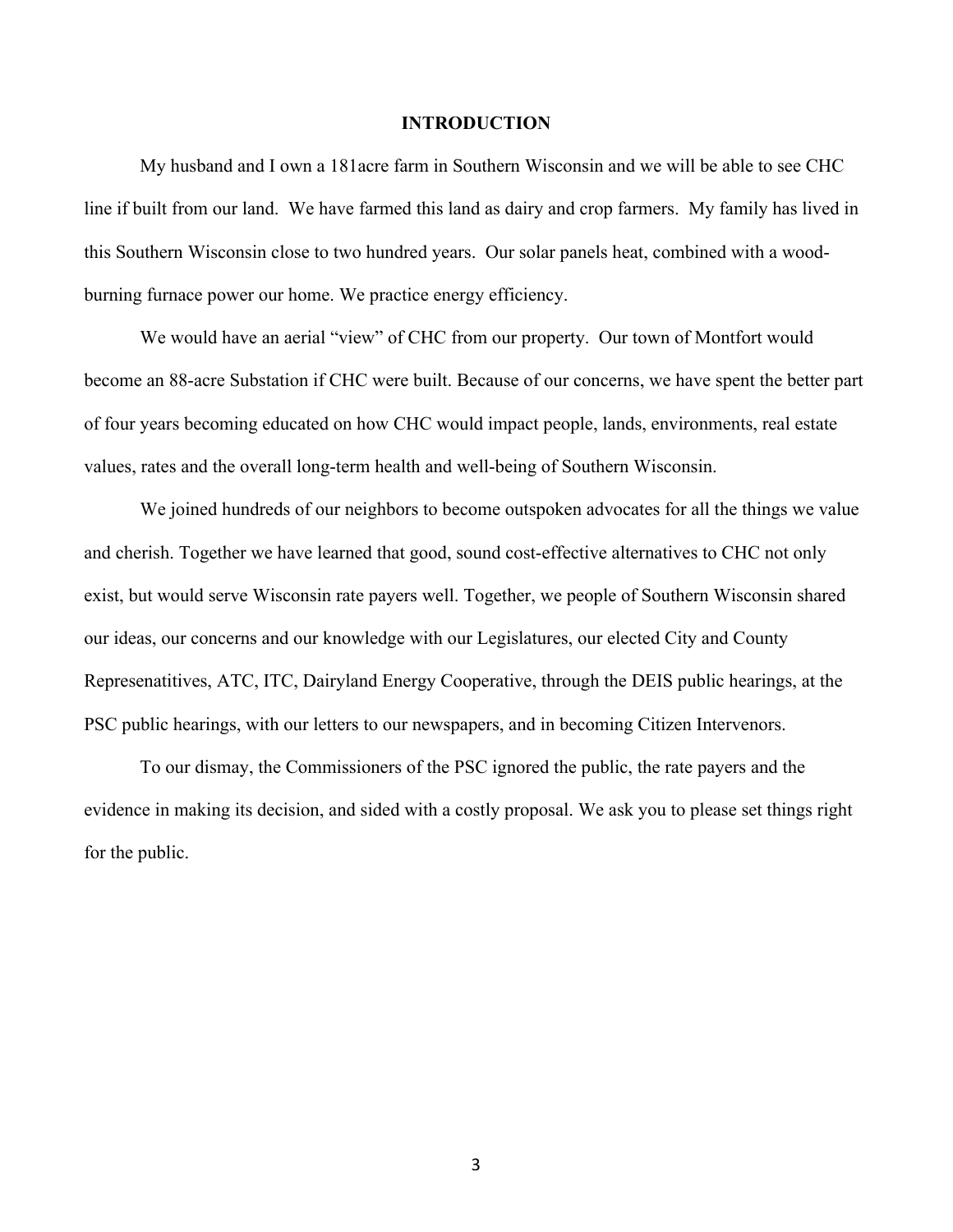## **Why has the PSC Ignored ALL ISSUES NOT TO BUILD CHC? And We, Southern Wisconsin, Have Everything to Lose!!**

In this appeal process, we of Southern Wisconsin have everything to lose as discussed in the following concerns:

### **IMPACTS ON HUMAN HEALTH AND WELL BEING**

Whether we live in Wisconsin, Iowa, Newfoundland or anywhere else for that matter, we all want a nurturing and healthy environment for ourselves and our children. This common goal was clearly stated throughout the CHC hearing process.

The Barneveld School District Board of Education in its Resolution in Opposition to the Proposed Cardinal Hickory Creek Transmission Line (PSC REF#: 367442, Ex.-GB-Belken-1r) puts it this way:

# *"… our primary mission is nurturing a healthy learning and working environment for our students and staff…"*

CHC's high-voltage transmission lines will pass through, over, near or around over 120 miles of residences, schools, parks, playgrounds, nature preserves, farms, waterways and wetlands in Iowa and Wisconsin, including the Upper Mississippi River Wildlife Refuge.

In approving CHC, the PSC chose to disregard significant long-term impacts on human, animal and environmental health and well-being:

### 1) *Childhood Cancer*

There are risks of cancer in our children with exposure to high voltage power lines.

*"…research studies published in reputable, scientific journals have found an association between increased risk of childhood cancer and exposure to high voltage power lines…"* (PSC REF#: 367442, Ex.-GB-Belken-1r).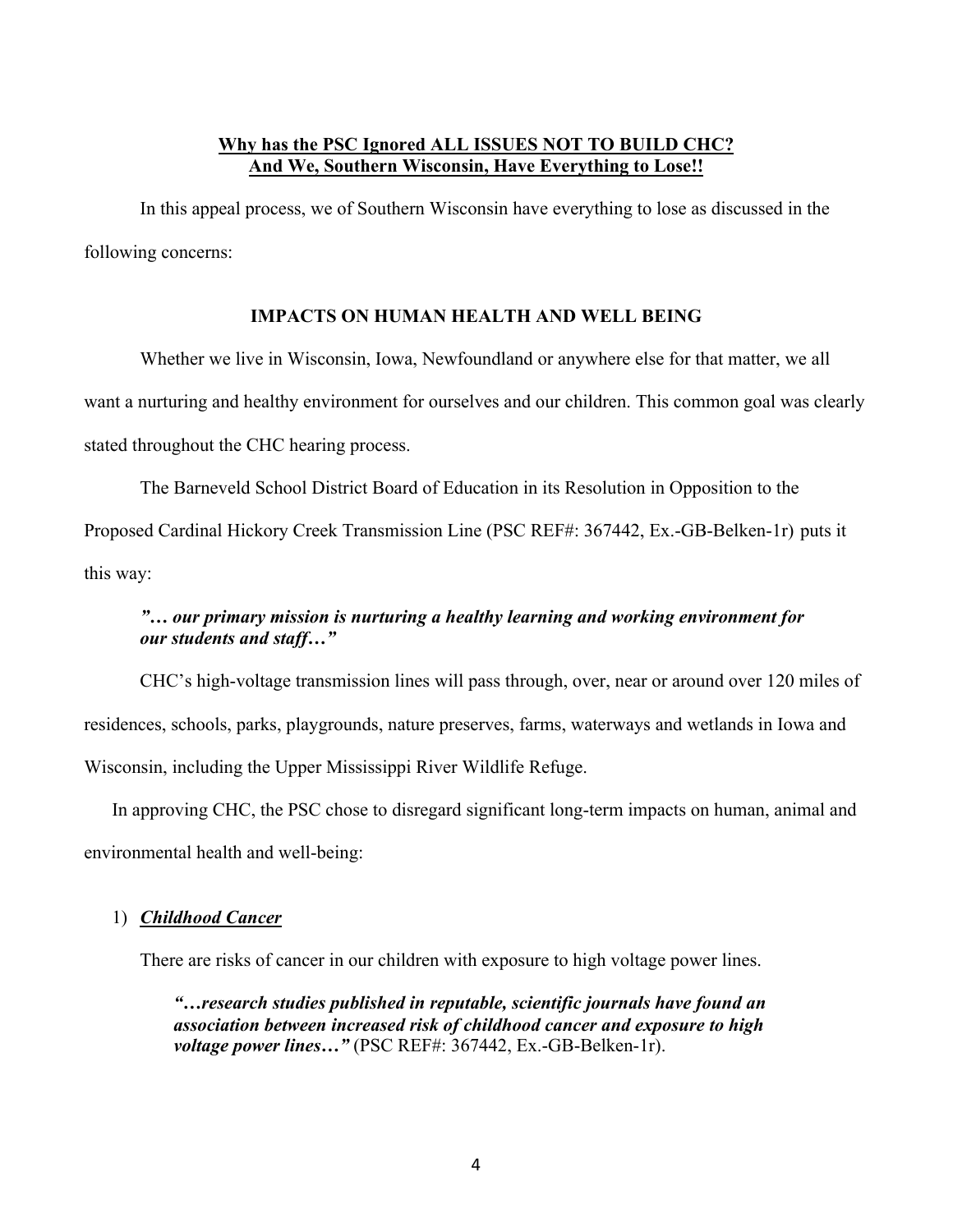As pointed out by Michael and Michelle Dubis in their Draft Environmental Impact

Comments Dated April 14, 2019 (PSC REF #: 364147) DEIS Comment by Mike Dubis), the

PSC did not take current research into account, and modified the data it was using:

*"Again, however, your tables appear outdated. Furthermore, the tables you reference from State of Connecticut study are modified from their original format. The original format offers recommendations that citizens would find helpful in their review of health impact.*

*… The table PSC modified from the State of Connecticut study excluded the column titled "Recommendations" in which the original table offered important suggestions, including minimizing exposure of lines to homeowners.* 

*Further, the tables PSC provides from the Connecticut study reference summaries from January 2006 and earlier. However in regard to cancer and impact on children, the British Journal of Cancer from 2010 provides critically important updated research that PSC must apply in their consideration of siting of power lines.* 

*… This study from the British Journal of Cancer from 2010 pooled most recent studies (seven studies with a total of 10,865 cases and 12,853 controls) based on primary data from studies on residential magnetic fields and childhood leukemia published after 2000. It states the following:* 

*"Two pooled analyses by Ahlbom et al, (2000) and Greenland et al, (2000), based on 9 and 12 studies, respectively, published up to 1999, have provided a basis for concluding that a consistent epidemiological association exists between residential exposure to magnetic fields and the risk of childhood leukemia.* 

*Similar results were obtained by pooling data from four studies that included 24/48 h measurements, for exposure over the entire day and at night only (Schuz et al, 2007)."...* 

#### *Conclusions of study:*

*"Our results are in line with previous pooled analyses showing an association between magnetic fields and childhood leukemia. Overall, the association is weaker in the most recently conducted studies, but these studies are small and lack methodological improvements needed to resolve the apparent association. We conclude that recent studies on magnetic fields and childhood leukemia do*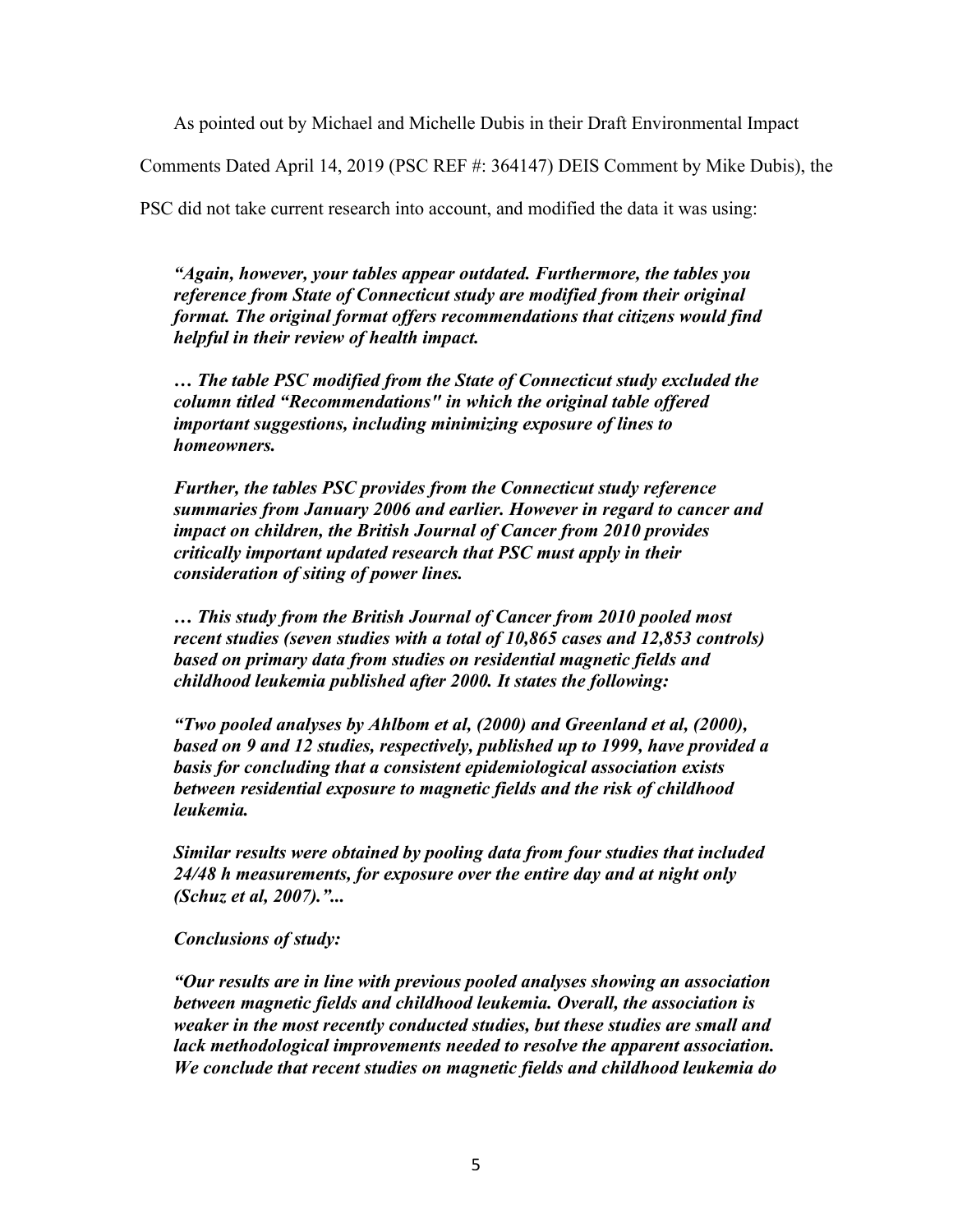*not alter the previous assessment that magnetic fields are possibly carcinogenic."* 

*Please study and then apply this updated research to your EIS and placement of line considerations since it is more current than your 2006 referenced table, has greater levels of relevance, statistical data, and the resulting "concern" would unarguably be considered above "low."* 

*It is critical to point out that the data on linking cancer to children continue to be consistent in its findings that there is a possible carcinogenic link.* 

*Of equal importance, research further proves that contradictory or inconclusive research does not foreclose risk, and should not be cited to suggest or imply that exposure to high voltage and cancer is not a risk. Rather*, *in fact, it establishes the case that EMF exposures may in fact pose a huge risk.* 

#### 2) *Safety of Our Children*

"… *the establishment of an association does not constitute proof of causation, it does raise enough doubts about the safety of exposure to high voltage power lines to warrant prudent action to protect our children from possible harm"*  (PSC REF#: 367442, Ex.-GB-Belken-1r)

This is a call for safety from exposure to high voltage power lines as mentioned in the

Barneveld School District Resolution. That high voltage transmission is safe has not been

proven by the Applicants beyond a reasonable doubt.

A large number of cases (10,865) in the British Journal discussed the support of leukemia or cancer of the blood in children living near high voltage power lines of a magnetic field such as the proposed Cardinal Hickory Creek Project. This updated 2010 research should understandably have a higher weighting in the siting of powerlines away from homes with children. . . This enormous study of cases from the *British Journal of Cancer* from 2010 pooled most recent studies (seven studies with a total of 10,865 cases and 12,853 controls) based on primary data from studies on residential magnetic fields and childhood leukemia published after 2000. It states the following: *Two pooled analyses by Ahlbom et al, (2000) and Greenland et al, (2000), based on 9 and 12 studies, respectively, published up to 1999, have provided a basis for <i>concluding*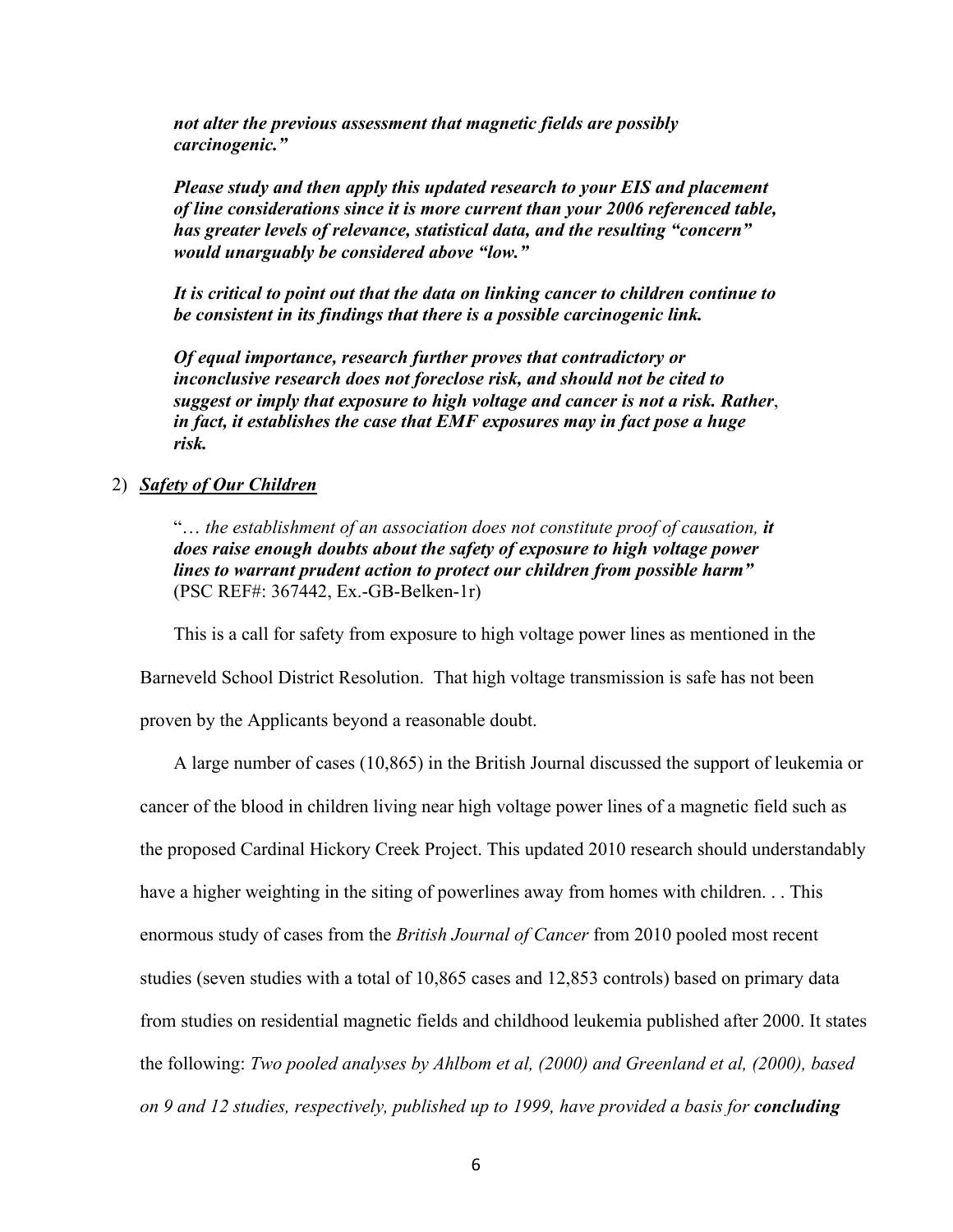# *that a consistent epidemiological association exists between residential exposure to magnetic*

*fields and the risk of childhood leukemia.*" (PSC REF #: 364147) DEIS Comment by Mike

Dubis)

# *3) PSC's failure to the People of Southern Wisconsin to weigh in opposing evidence*

The Public Service Commissioners failed to weigh the evidence contained in the Barneveld

School's Resolution as follows:

*"…our primary mission is nurturing a healthy learning and working environment for our students and staff and . . .the American Transmission Co.., ITC Transmission Co. ITC Transmission and Dairyland Power Cooperative have proposed the construction of a 125-mile, 345-kilovolt highvoltage transmission line which will ultimately will cost \$1-billion from Dubuque County, Iowa to Middleton, Wisconsin , called the Cardinal-Hickory Creek transmission line and . . .the proposed route for the Cardinal Hickory Creek transmission line would pass near the Barneveld school playing fields, outbuildings . . . .research studies published in reputable, scientific journals have found an association between increased risk of childhood cancer and exposure to high voltage power lines . . .the establishment of an association does not constitute proof of causation, it does raise enough doubts about the safety of exposure to high voltage power lines to warrant prudent action to protect our children from possible harm. . . .the proposed Cardinal-Hickory transmission line would have significant negative environmental, aesthetic, and other impacts throughout the Brigham and Barneveld region and would negative affect residential and other property values and property tax revenue"* (PSC REF#: 367442, Ex.-GB-Belken-1r)

### **ENERGY EFFICIENCY AND CHANGING ENERGY DEMANDS**

### 4) *There is No Need for CHC As Usage of Electricity has declined in the Midwest*

As electricity use has decreased throughout the Midwest, despite growing populations, the

Cardinal Hickory Creek transmission line is not needed as given in the Barneveld Resolution:

*"the demand for electricity has declined throughout the Midwest and the proposed Cardinal-Hickory Creek transmission line is not needed for electricity reliability because power supply exceeds the flat and declining electricity demand and sales in several local service territories including those*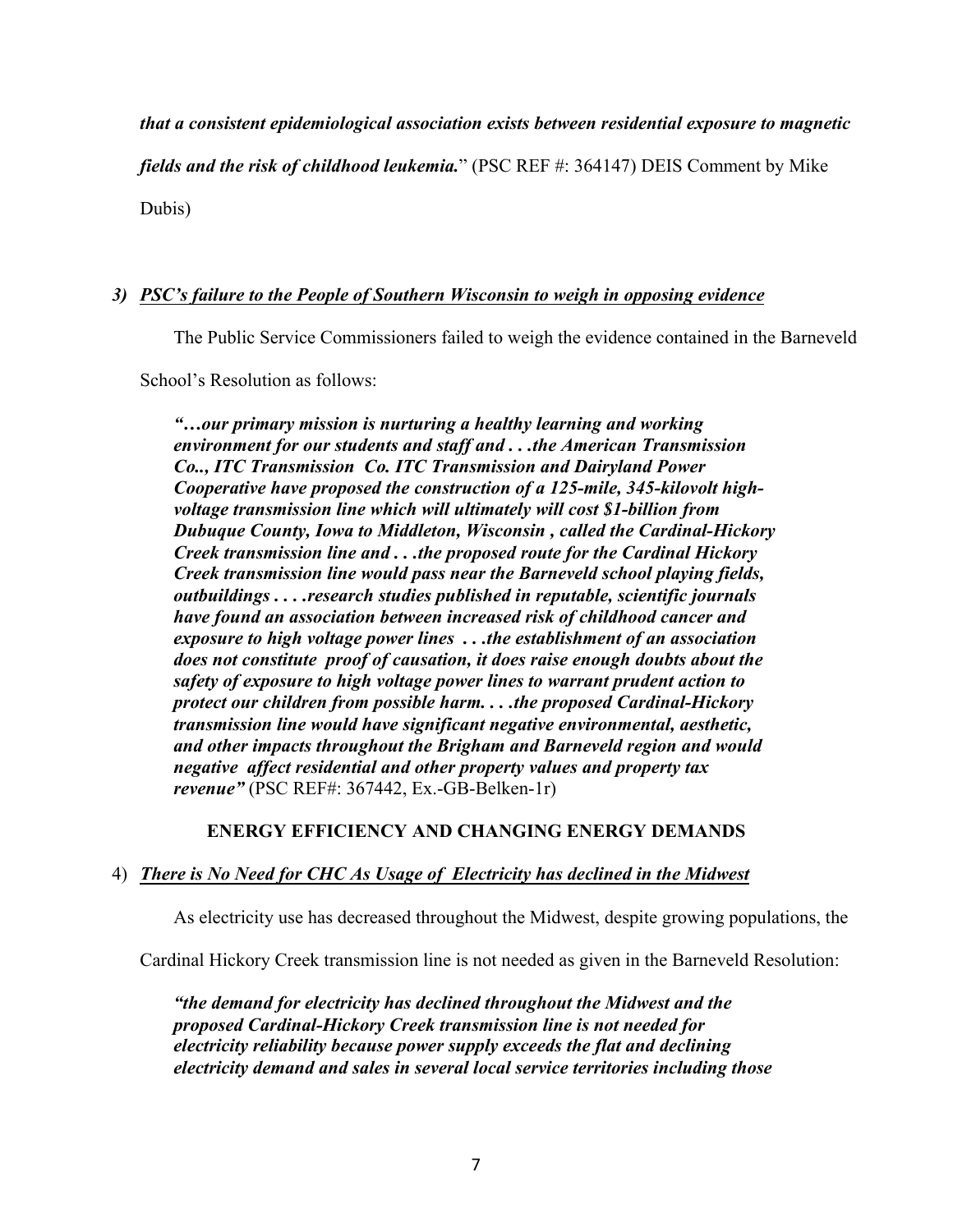### *of Madison Gas and Electric Co. and Wisconsin Power & Light Co."* (PSC REF #: 367442, Ex.-GB-Belken-1r)

There was no evidence of contracts that Wisconsin Utilities have signed showing intent to purchase renewable energy from out-of-state generators for the benefit of Wisconsin rate payers in the WPSC proceeding. CHC is a proposal to route electricity coming from nowhere and going to nowhere, therefore, we can say there is no need for CHC.

### *"Overall, we do not see the need for these lines, and we're very troubled by the potential negative impacts that so many have already clearly articulated"*  (**PSC REF #: 364147) DEIS Comment by Mike Dubis)**

Wis. Stat. 196.491(3) Certificate of Public Convenience and Necessity CPCN

196.491(3)(a)1 that "Requires the Commission to issue a CPCN before any person may commence construction of a "large electric generating facility or a high voltage transmission line as defined in the Act Standards for CPCN approval 196.491(3)(d) state, "The Commission shall approve an application for a CPCN only if the commission determines all of the following: 2. The proposed facility satisfies the reasonable needs of the public for an adequate supply of electric energy. (Wis. Stat. 196.491(3)

As we already have an adequate supply of electricity, the need for CHC, as defined in the Act has not been established.

#### *5) Validity of CPCN (Certificate of Public Convenience and Necessity).*

MISO and the Applicants have repeatedly stated that CHC is part of an overall plan, that their planning process since 2010, or earlier, has included CHC, and that all planning since 2011 has been based on the assumption that CHC is built. This plan has been one of the primary arguments MISO and the Applicants have used to justify CHC. However, a plan that assumes something already exists must necessarily ignore those upgrades, transmission line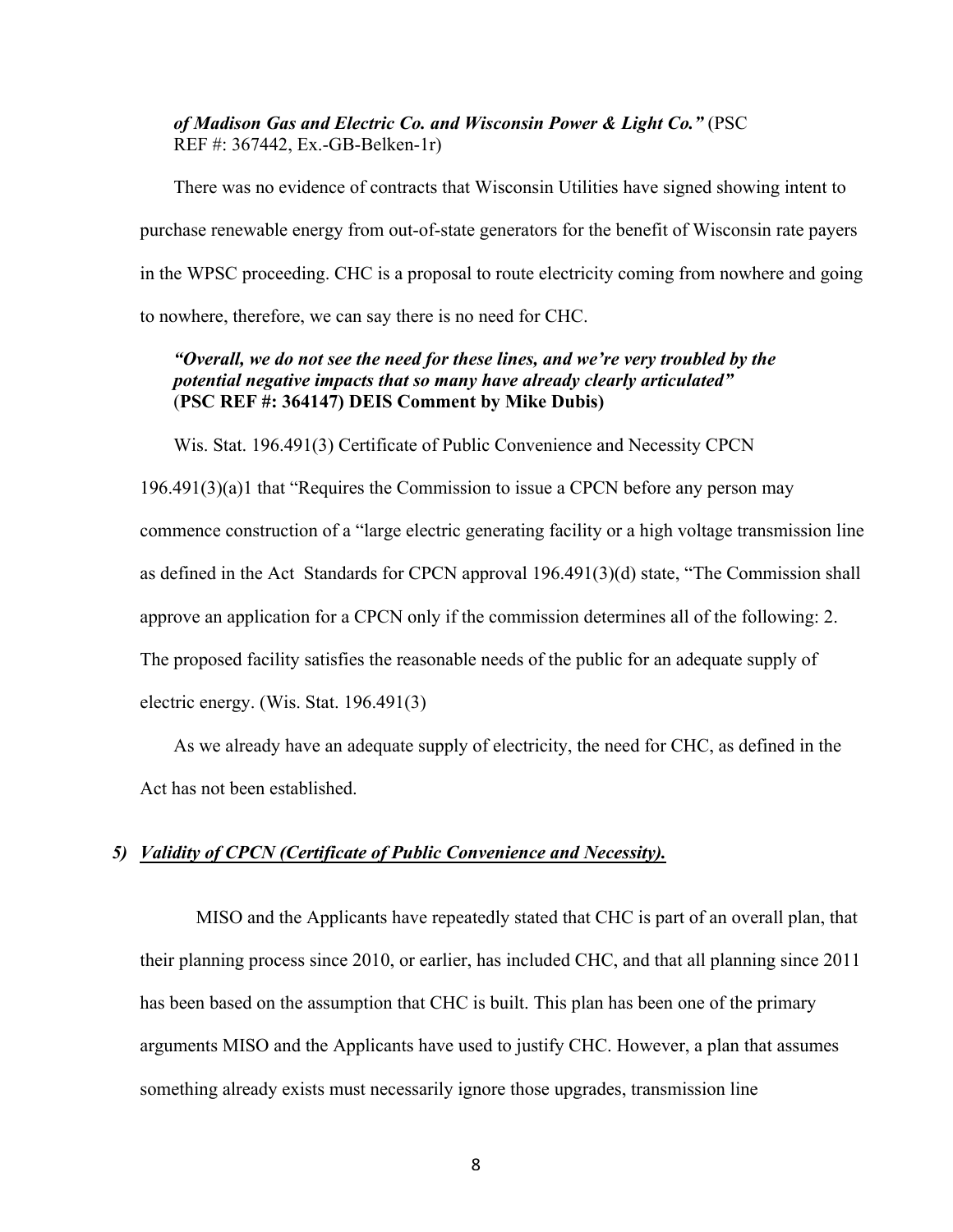improvements, and alternative transmission options that would negate the need for CHC, because in MISO's planning the line is built. MISO and the Applicants have been planning and acting all along as though the CPCN was approved and CHC was built. This appears to be in direct violation of Wisconsin statutes, if not a questionable way of coercing the PSC into making unnecessary and costly decisions.

#### 6) *Wicsonsin's Goal is to Decrease Carbon Dioxide as stated in Statute 1.12(3)(c)*

*"When trees are cut down and vegetation is removed, a valuable resource for reducing and storing CO2 is removed as well. A tree can absorb as much as 48 pounds of carbon dioxide per year and can sequester 1 ton of carbon dioxide by the time it reaches 40 years old." (PSC REF#: 367445, Ex.-GB-Belken-4r, Pg 1)*

If the goal of the State of Wisconsin is to increase forested areas, why did the

Commissioners approve a project of deforestation which appears to be in direct conflict of Wis.

Statute 1.12(3)(c)?

## *"It is the goal of the state to ensure a future supply of wood fuel and reduce atmospheric carbon dioxide by increasing the forested areas of the state." Wis. Statute 1.12(3)(c)*

CHC Transmission Towers cannot replace the unique ecological, economical and health

benefits of a healthy, living forest. You can't make it any plainer.

CHC's High-Voltage Transmission ROW is established at a 150-foot minimum width,

requiring the removal of all trees within the ROW, with the Applicants having the authority to

remove additional trees outside the ROW that it deems are "hazard trees". These trees are

removed permanently for the life of the line (a minimum of 40 years). CHC would deny us our

right to reduce atmospheric carbon dioxide naturally. Trees are a critically important asset we

cannot live without.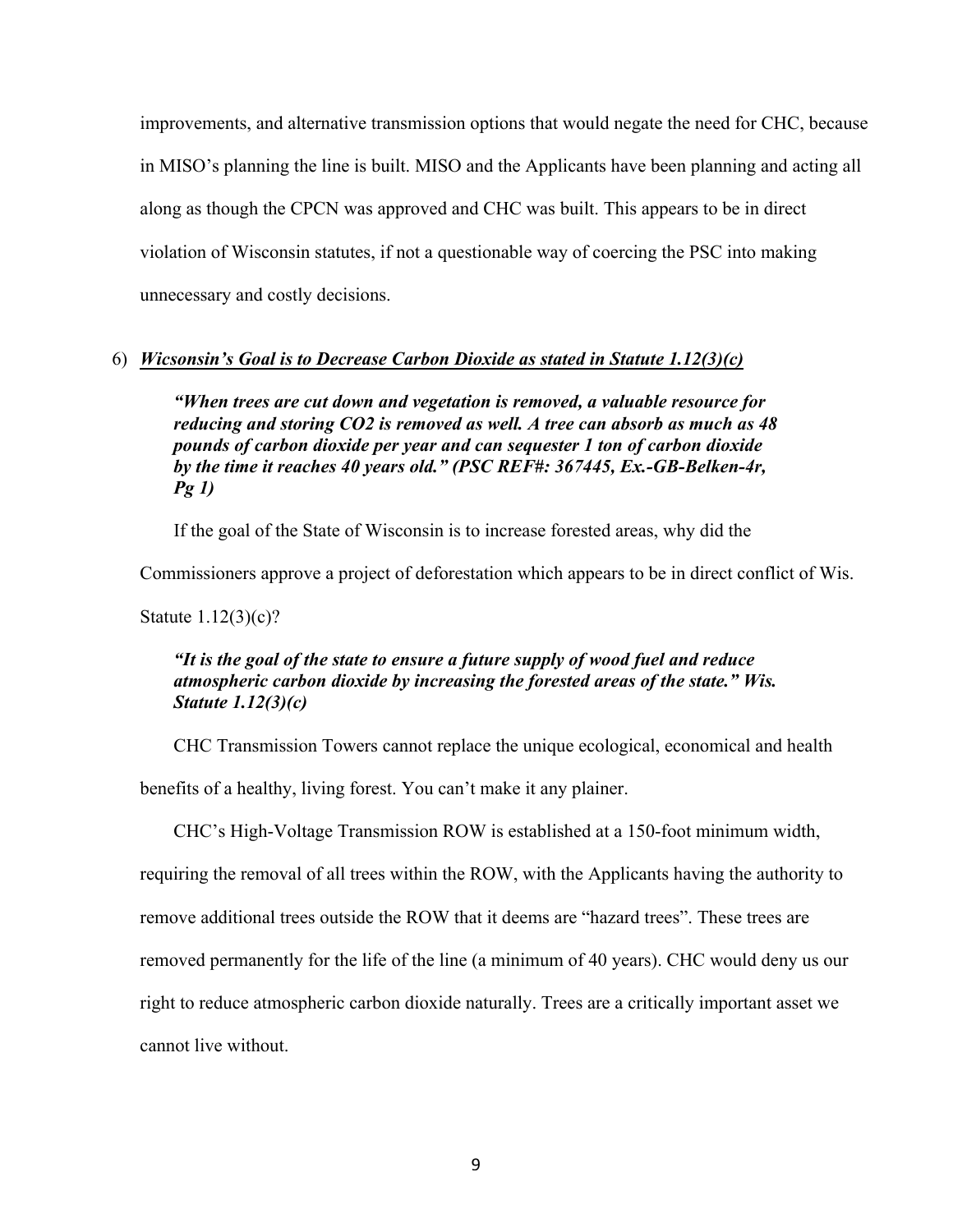#### **PEOPLE OF SOUTHERN WISCONSIN HAVE EVERYTHING TO LOSE**

*The proposed facility will not have undue adverse impact on other environmental values such as, but not limited to, ecological balance, public health and welfare, historic sites, geological formations, the aesthetics of land and water and recreational use. In its consideration of the impact on other environmental values, the commission may not determine that the proposed facility will have an undue adverse impact on these values because of the impact of air pollution if the proposed facility will meet the requirements of ch. 285..* (Wis.Stat.196.491(3)(4)4)

1) Michael and Michelle Dubis of Wisconsin are concerned the proposed Cardinal Hickory Creek

Transmission Project will create hardship on local economies, businesses and loss of tourism

due to health and appearance issues as they have stated:

*"We are also concerned that the proposed, high-profile transmission facility would create hardship on local economies we depend on and have very substantial interest in preserving. We observe local economies in many communities along the proposed routes depend, in large part, on preserving the health and appearance of natural assets which underpin tourism and the continued attraction of retirement residential housing and new businesses which take advantage of the significant financial advantages these quality of life considerations and values provide.*" (PSC REF#: 353697, DEIS, Dubis).

*2)* And, Dick and Laurie Graney comment in the DEIS, they are very concerned that, if built,

Cardinal Hickory Creek will affect the residents of Southwest Wisconsin for many decades.

*"As landowners, we are very concerned about what this transmission line might do to Southwest Wisconsin property values, tourism, economic development, and environmental and cultural assets. Should CHC be built, it would affect the residents of Southwest Wisconsin for many decades. There would be destruction of some of the best farmland in this country. There would also be destruction to timber and hunting areas, as well as loss of property values." (PSC REF#: 36394q, DEIS, Graney).*

A CHC, if built, will cut down trees and remove vegetation, put up 200-foot tall

(approximate) transmission lines producing an electromagnetic field over children, schools,

playgrounds, removal of soil, and the list goes on and on.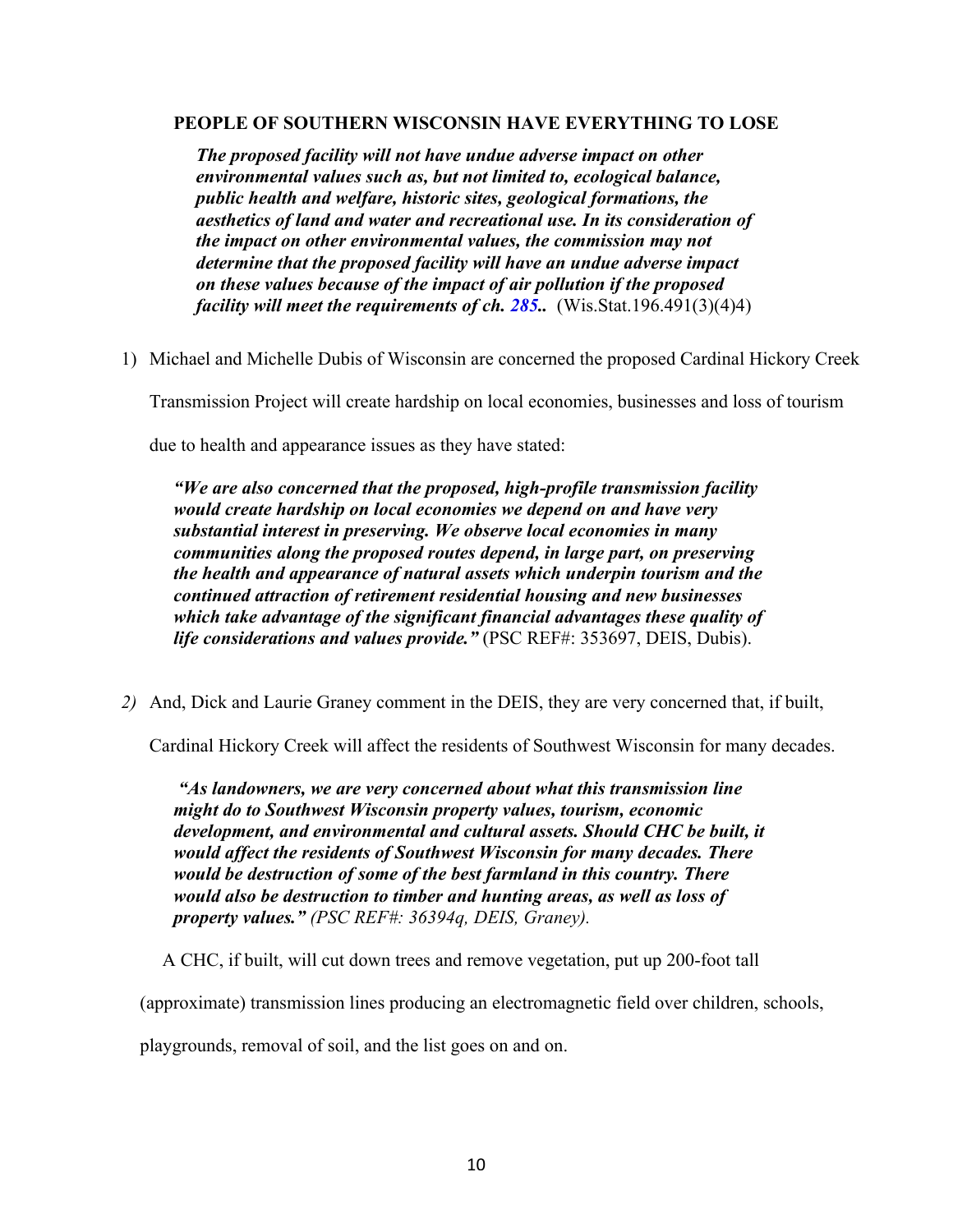- 3) Like the Dubis' and the Graneys', many other citizens of Southern Wisconsin have also voiced their concerns about  $CHC<sup>1</sup>$ , including impacts on environmental values and ecological balance, public health of children and adults, historic sites, geological formations, the aesthetics of land, water and recreational use, cutting down trees and removing vegetation, putting up transmission towers approximately 200 feet tall and producing EMF' s over children's playgrounds and homes, impacts of chemical herbicides, removal of soil, destruction of wetlands, devaluing land property, and forcing landowners into permanent easements that diminish their control of land use, limiting future energy choices, increasing electric bills.
- 4) In its Final Decision, the Commission states:

*The high-voltage transmission line facilities as approved by this Final Decision will not have undue adverse impacts on environmental values including ecological balance, public health and welfare, historic sites, geological formations, aesthetics of land and water, and recreational use. Wis. Stat. § 196.491(3)(d)4.* (PSC REF#: 376391), Pg 7, No. 10)

The Commission then goes on to state:

 $\overline{a}$ 

*The high-voltage transmission line facilities as approved by this Final Decision will not unreasonably interfere with the orderly land use and development plans for the area. Wis. Stat. § 196.491(3)(d)6.*

*The high-voltage transmission line facilities as approved by this Final Decision will affect local farmland, and DATCP has issued an agricultural impact statement.* 

*The high-voltage transmission line facilities as approved by this Final Decision will affect waterways and wetlands…* 

*The high-voltage transmission line facilities as approved by this Final Decision may affect endangered and threatened species…* 

*The high-voltage transmission line facilities as approved by this Final Decision may affect historic properties listed with the Wisconsin Historical Society… (PSC REF#: 376391), Pgs 7 and 8)*

<sup>1</sup> PSC REF#: 371513, Tr. 2049-2135 Public Hearing Session 6-25-19, PSC REF#: 371514, Tr. 2136-2180 Public Hearing Session 6-25-19, PSC REF#: 371515, Tr. 2181-2313 Public Hearing Session 6-25-19, PSC REF#: 371516, Tr. 2314-2401 Public Hearing Session 6-25-19, PSC REF#: 371486, Tr. 2402-2563 Public Hearing Session 6-25-19, PSC REF#: 371487, Tr. 2564-2697 Public Hearing Session 6-25-19.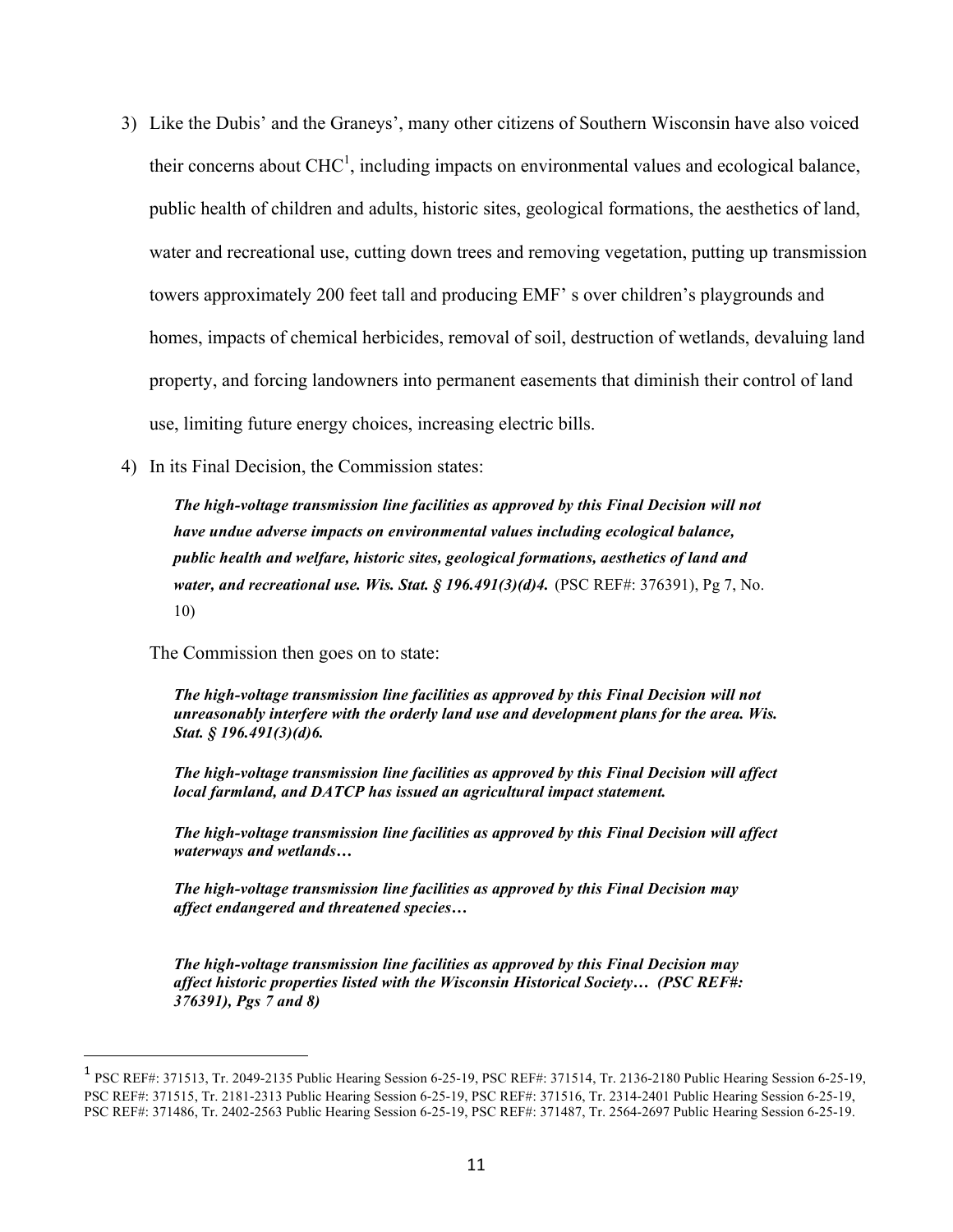The PSC failed to show any evidence of concern for the significant undue adverse impacts CHC will have, thus the people of Southern Wisconsin have everything to lose.

### **ITC, ATC, DAIRYLAND AND THEIR INVESTORS HAVE EVERYTHING TO GAIN**

- 1) They have a profit motive with a high guaranteed rate of return of 10.2% interest on their money, and the rate payers lose.
- 2) ITC, ATC, Dairyland and their investors have everything to gain, and the rate payer loses.
- 3) In 2014, ITC Midwest requested a Commission determination that it qualifies as a "foreign transmission provider" under Wis. Stat. § 32.02(5). Under this section of Wisconsin's Eminent Domain statutes, condemnation rights for public utilities are limited to Wisconsin corporations and foreign transmission providers. (PSC REF#: 204180), Pg 7-8) The Commission ruled that ITC Midwest is a foreign corporation under Wis. Stat. § 196.53. (PSC REF#: 204180), Pg5) On February 9, 2016, two years after ITC Midwest requested "foreign transmission provider status", Fortis announced an agreement to acquire ITC Holding Companies, Inc., the largest independent transmission utility in the United States, for US \$11.3 billion in cash and stock.

We should all be alarmed that **Fortis Inc.**, a St. John's, Newfoundland based international diversified electric utility holding company operating in Canada, the United States, Central America, and the Caribbean and earning \$6.7 billion CAD now owns a transmission company that has not been granted the power of eminent domain to own and operate transmission facilities in Wisconsin.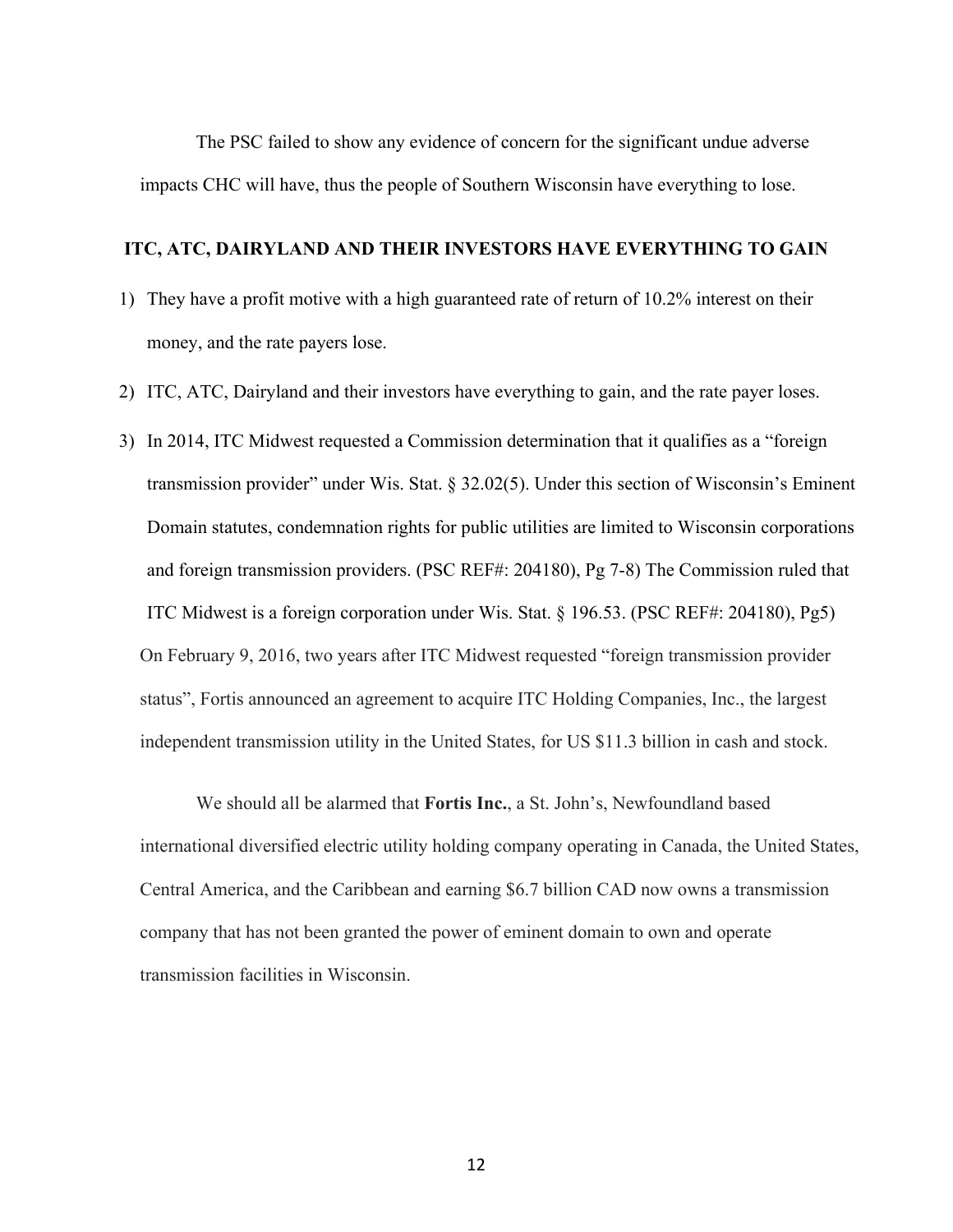ITC was not internationally owned in 2014. We should question whether a foreign entity like

Fortis should be granted the right to eminent domain of our lands in Wisconsin. The answer is NO.

We, the landowners of Wisconsin lose.

4) In 2014, the Commission went on to state that:

*The record in this proceeding is uncontested that ITC Midwest meets the definition of independent transmission owner under Wis. Stat. § 196.485(1)(dm). However, Commission staff questioned whether ITC Midwest would have the control as intended under Wis. Stat. § 196.53. ITC Midwest argued that it had sufficient control over its facilities, noting that the only control that it transferred to MISO was functional control, sometimes known as operational control.* 

*Chapter 196 of the Wisconsin Statutes uses the term "control" somewhat inconsistently. Depending upon the context in which you read "control," ITC Midwest may or may not actually control its facilities. (PSC REF# 204180), Pg 5)*

MISO's "functional control" has been exerted through the CHC proceedings, with MISO experts and its members controlling the path that MISO wants to exert, rather than the path that Wisconsin rate payers, land owners and energy planners want. Does ITC Midwest actually control its facilities? That is an issue that has not been adequately addressed. We, the people of Wisconsin lose.

5) In 2014, the Commission also determined that

*"…the applicability of Wis. Admin. Code. § PSC 112.05(2) should be waived at this time. ITC Midwest has substantial out-of-state transmission assets and will only own one transmission line in Wisconsin for the foreseeable future. The Commission recognizes that, under current circumstances, ITC Midwest's out-of-state projects are unlikely to have a significant impact upon Wisconsin public utility ratepayers."* (PSC REF#: 204180), Pg 11-12)

ITC owns approximately 6,600 miles of transmission lines and more than 200 electric transmission substations in Iowa, Minnesota, Illinois, and Missouri. How can these out-of-state projects that sit in the MISO region NOT have a significant impact upon Wisconsin public utility ratepayers, especially if these projects are "cost shared"? That is an issue that has not been properly addressed. We, the rate payers of Wisconsin lose.

6) Having their headquarters outside of Wisconsin, they are not from the area of Southern Wisconsin. They will not experience the Environmental Impact, Loss of Land, Health Issues,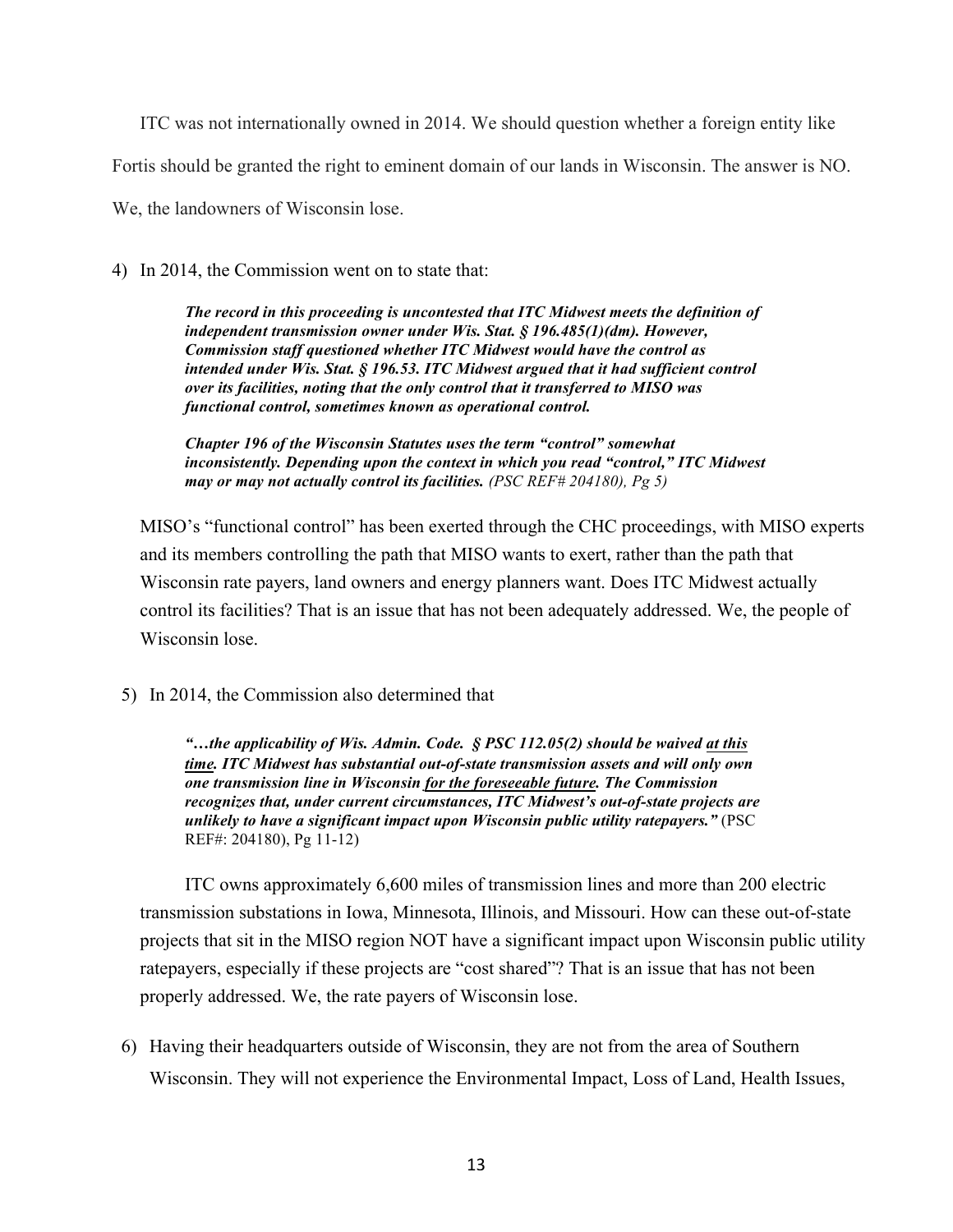Cancer, Leukemia, Lowering of Real Estate, Loss of Tourism, Loss of the Aesthetic Look, and Destruction of the Historical Land Value of the Southern Wisconsin District of the Driftless area. Thus, they will not suffer any of these EXTREMELY NEGATIVE ISSUES. We the people of Wisconsin lose.

# **THE PSC APPEARED TO IGNORE RELAVENT EVIDENCE IN FAILING TO WEIGH EVIDENCE**

# 1) *Legislator Letters Opposing CHC Were Ignored.*

In its decision, the PSC stated:

*The general public interest and public convenience and necessity require completion of the project. (PSC REF#: 376391)*

In a letter dated July 22, 2019, on behalf of the public, four Wisconsin Legislators pointed out that hundreds of citizens from their legislative districts attended public hearings on CHC:

*"Lawmakers heard many diverse voices ask Commissioners to not only turn down the expansion transmission line for many reasons, but to choose cost-effective and community-serving solutions that are before the Commission to consider." (PSC REF#: 372611).* 

In their Opinion, the Commission did not address the Legislature's concerns. (See also PSC REF: 356345, PSC REF#: 299295, PSC REF#: 372320, PSC REF#: 356404)

Nor did the Opinion explain why the general public's interests as conveyed by their elected Legislators did not constitute the general public.

# 2) *The Public Was Ignored*.

In its Decision, the PSC noted that,

*" Members of the public commented both in writing and through appearances at the public hearing about the impact that this line may have on them and their communities. …This information assisted the Commission in its review of the application, in understanding the different perspectives toward the project, and in making its determinations on the application." (PSC REF#: 376391) Pg 10)*

The PSC offered 3 days of June 25, 26, and 27, 2019 at 2 pm and 6 pm to the Public to give their Public Comments of the proposed CHC project at three locations (Lancaster, Dodgeville,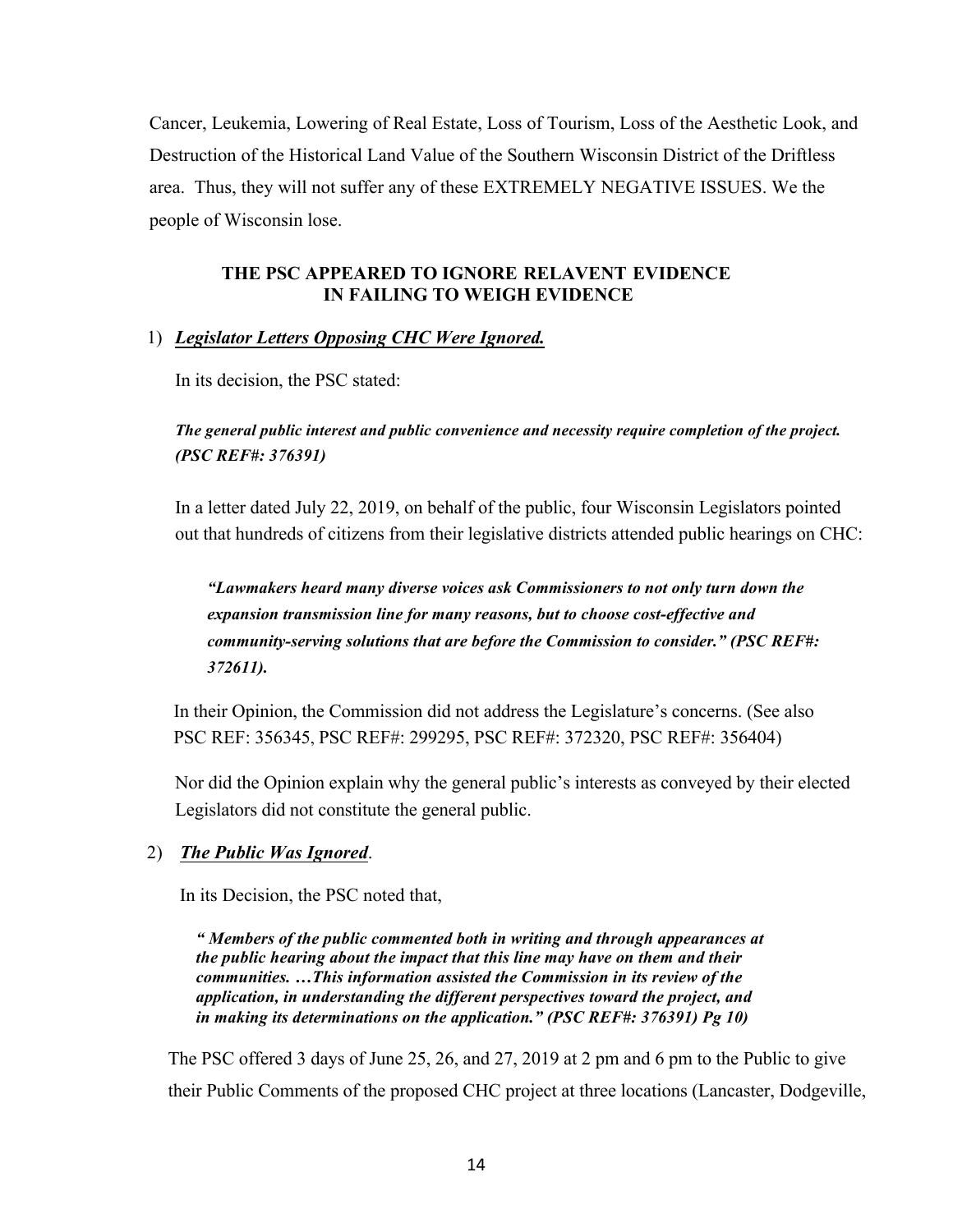and Madison, Wisconsin), resulting in almost 650 pages of transcript (PSC REF #'s: 371513, 371514, 371515, 371516, 371486, 371487), as well as a number of comments submitted to the docket in writing or on-line. The volume was significant enough that the PSC system crashed and the deadline for filing comments was extended.

Even a quick and cursory review of the public comments reveals very real concerns about CHC, yet in its decision, the Commission did not address why the publics' concerns were not considered. Does the PSC not have an obligation to the public?

#### *4) The PSC Ignored the Evidence Presented at the Hearing as Follows:*

a) Surrebuttal-DALC/WWF-Desu-17, "So following Mr. Dagenais' reasoning, the Applicants' model effectively "stacked the deck" in favor of the CHC line and introduces such an error into the results that renders them unreliable." (PSC REF#: 368882)

b) Surrebuttal-DALC/WWF-Desu-17, "The Applicants' analysis is flawed and the bias that it has introduced into the results very clearly favors the line. In a project with such a thin margin of net benefits, even a small deviation of the expected benefits could render the entire project uneconomical." (PSC REF#: 368882)

c) Surrebuttal-CUB-Neal-r-2, "In my direct testimony I stated that internal congestion savings generated by the Project "may just be an artifact of PROMOD modeling that may never materialize" and I recommended that the Commission disregard these benefits "unless the Applicants can show adequate evidence the internal congestion in PROMOD is not just a modeling artifact and that the Project is a cost-effective way to reduce congestion within the ATC zone." (PSC REF# 370433)

d) Surrebuttal-CUB-Neal-r-4, "Different assumed inputs for new generation within PROMOD will result in more or less congestion in the model results, depending on the exact configuration. As such, the base case internal congestion costs may be higher simply by selecting different locations to interconnect new generation or varying the amounts at different locations, under each of the generation futures. Consequently, estimates of internal congestion-related benefits may be amplified simply because the base case is modeled in such a way that it starts off

15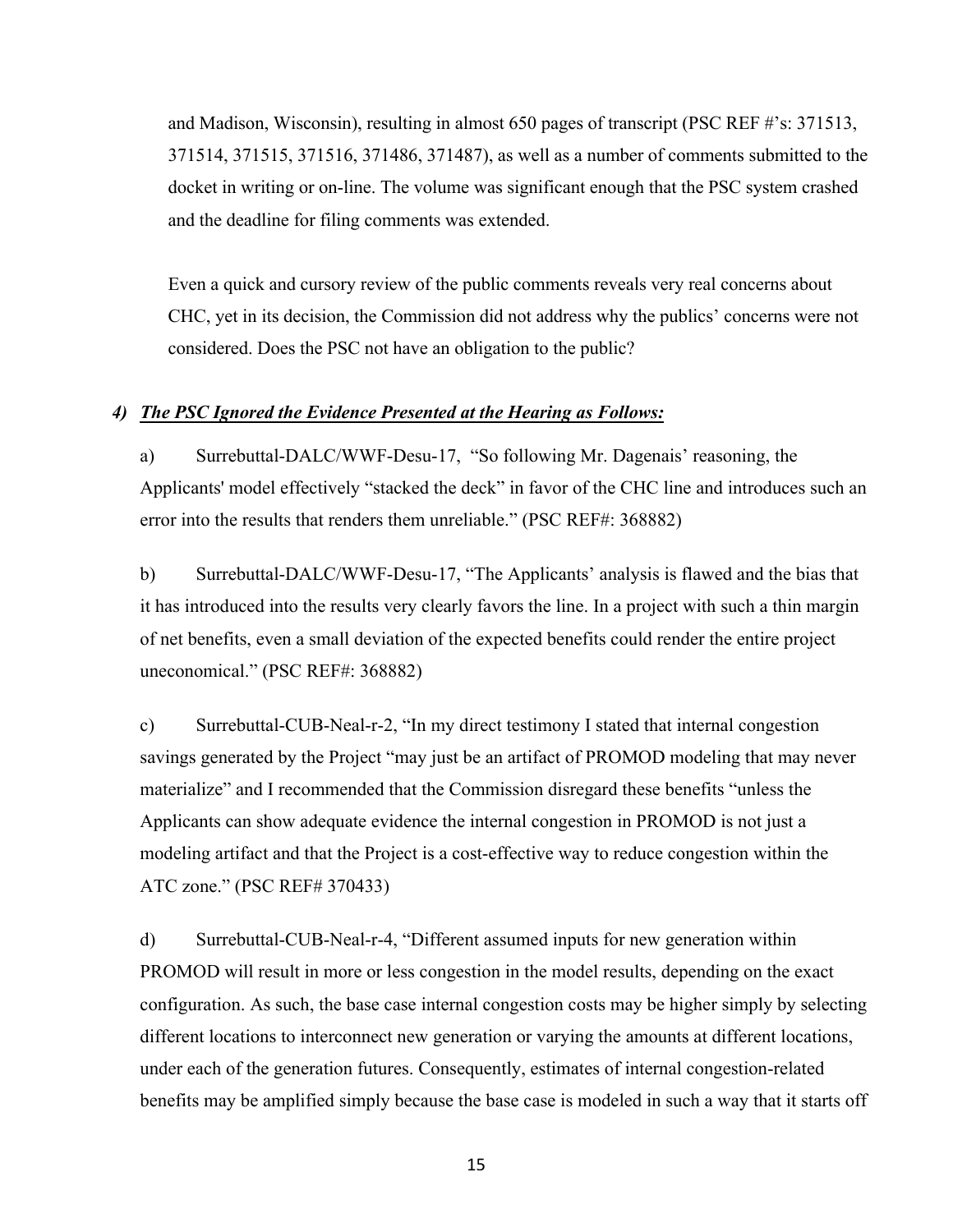with more congestion. This would produce a systematic modeling bias in favor of the Project. This is an example of what I mean when I say that the results presented by the Applicants may be an "artifact" of PROMOD modeling." (PSC REF# 370433)

e) Surrebuttal-CUB-Neal-r-2, "Nothing in the rebuttal testimony has changed my primary conclusions that contrary to Applicants' claims, the benefits conferred to Wisconsin customers by the Project are largely dependent upon speculative modeling input assumptions and are therefore not robust. Moreover, there are also viable alternatives to the Project the Commission should consider." (PSC REF# 370433)

f) Surrebuttal-DALC/WWF-Cusick-r, pages 11-12, "An option that has not been considered by the Applicants is installing a battery system now to increase transfer capability immediately, and decommissioning the system in a decade once the carrying capacity on the existing transmission lines has been doubled."( PSC REF#: 369775

### **CONCLUSION**

A decision to build a very costly transmission project across Southern Wisconsin will change the entire landscape of Wisconsin. This project will impact land owners, rate payers and Wisconsin's ability to make wise, fluid and flexible energy decisions. Building CHC will set us on a path of more transmission, more utility-scale energy projects and even greater erosion of our own ability to choose how we use our land. More than 60% of our monthly energy bill goes to pay-off the debt load on energy expansion projects. We need to question the role of utilities. Are they here to serve us, or are we here to serve them?

We are distraught at the thought of utility interests treating Wisconsin as one big energy plant. We are dismayed that the PSC has chosen to ignore the facts and has not given us, the public, any input or power to set or choose an energy direction that does not wreck so much havoc on our lives or limit our choices to choose non-transmission energy efficiency options over environmental havoc and incumbent debt.

This case shouldn't be about putting long-term debt on the backs of the rate payers of Wisconsin and the Midwest. It should be about the facts.